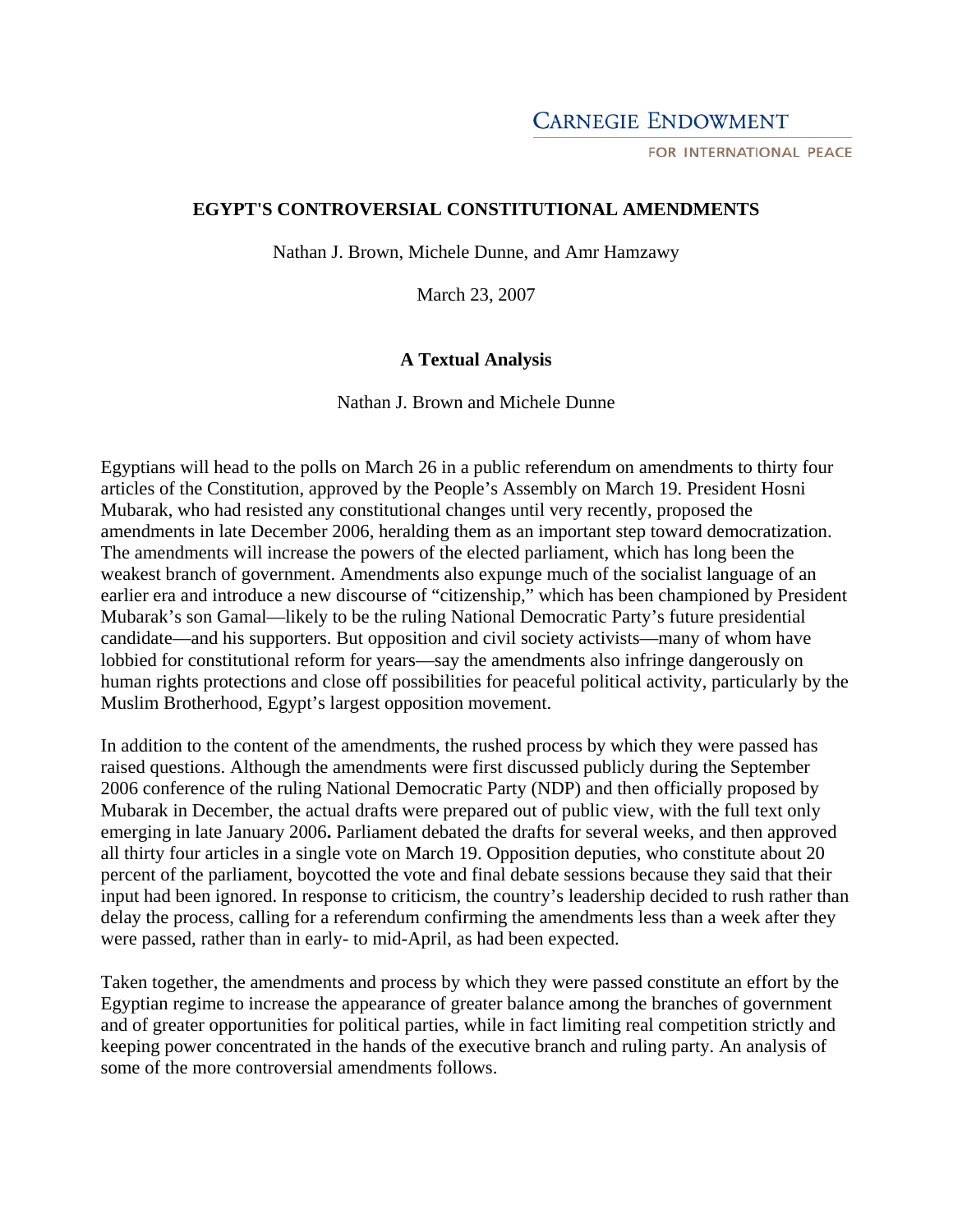### **Bypassing Human Rights Protections**

During the 2005 presidential campaign, Mubarak promised to lift the state of emergency in place since 1981—which gives the state broad powers to detain suspects without charge for lengthy periods, try civilians in military courts, prevent public gatherings, and monitor private communications—and instead put in place a more specific antiterrorism law. In 2006, Mubarak obtained parliamentary approval of a renewal of the state of emergency for another two years, saying that the Constitution would need to be amended in order to pave the way for such a law. That amendment has now taken place, drawing a firestorm of criticism from Egyptian and international human rights organizations. The new antiterrorism law is likely to be introduced in 2008, before the state of emergency expires.

Amended **Article 179** is designed to protect one of Egypt's most criticized practices—allowing the president to order civilians to be tried in military courts. The former Article 179 provided for a "Socialist Public Prosecutor," a state organ that was originally presented to Egyptians as an ombudsman but in fact was used for an odd mix of political and corruption cases. The Socialist Public Prosecutor, which had lost much of its political role, is now no longer mentioned and is presumably abolished. But in its place, the new article allows the president to refer any terrorist charge to any court he likes. This practice—employed not only against violent Islamists but also against the more mainstream Muslim Brotherhood—is dubious on human rights grounds because of the ruthless efficiency of the military courts. But it is also questionable on constitutional grounds; it violates the "natural judge" principle mentioned in Article 68. The natural judge principle would insist that jurisdiction be determined according to clear criteria, not by the whim of an official, the political circumstances of a case, or the identity of the accused. And indeed, the constitutionality of the practice—allowed now under the Egyptian law for military courts—has been challenged, most recently when the president referred a group of Brotherhood leaders to military prosecution. The amended article would make such a constitutional challenge impossible.

In addition to facilitating the trial of civilians in military courts, amended Article 179 stipulates that it is permissible, in prosecuting offenses related to terrorism, to bypass protections against arbitrary arrest, search without warrant, and violation of privacy contained in Articles 41, 44, and 45 of the Constitution. In the past, Egyptian security forces have often been accused by human rights organizations of ignoring constitutional protections, and victims have sometimes won court victories. The amended article would make such judgments much harder to obtain. Some Egyptians have complained that the constitution will now enshrine what was technically a temporary (if ongoing) state of emergency as a permanent part of Egypt's political structure and wall off security practices from constitutional oversight. It is difficult to challenge this interpretation.

#### **Lessening Judicial Supervision of Elections**

Former **Article 88** of the Egyptian constitution provided that in parliamentary elections and referenda "balloting take place under the supervision of a judicial body." But the constitution has not specified what that "judicial body" is or what "supervision" entails. For decades, the regime argued that there were not enough judges to oversee every polling place. Thus it allowed judges to observe (and not fully supervise) only the places where ballots were counted, not the actually polling. Critics claimed that this did not meet the constitutional requirement, and in 2000 they won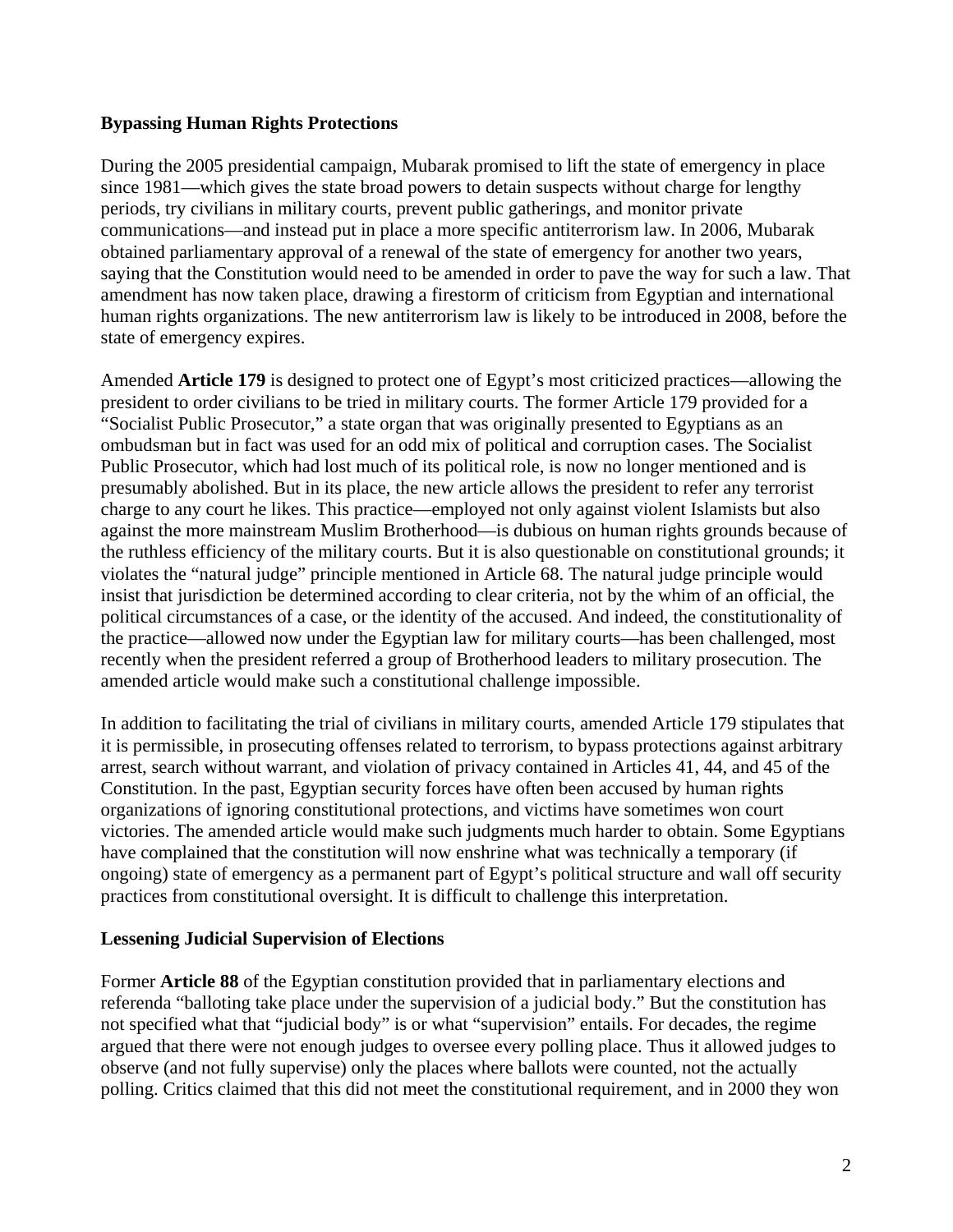a victory when the country's Supreme Constitutional Court struck down the election law because it did not provide for judicial oversight of each polling station and failed to give judges the necessary authority over balloting. The government responded quickly by drafting legislation that spread the balloting out over several days (allowing judges to move around the country and be present at all polling stations) and placed judges in control of the polling. The legislation also pressed into service all judicial and quasi-judicial personnel, including prosecutors and members of the State Cases Organization (responsible for advising and representing the official bodies in litigation). Some complained that those who were not firmly within the judicial branch did not have the independence required to supervise elections, which in turn violated Article 88's stipulation that a "judicial body" be involved.

But the more trenchant criticism of the 2000 election law was that it simply moved electoral manipulation outside of the polling station, sometimes by just a few feet. With judges only able to supervise the balloting itself, other aspects of the election process fell completely outside of their control. Opposition candidates and movements complained of official harassment (such as disconnected telephone lines), intimidation by security forces (who often surrounded polling stations), and other steps designed to deny them the opportunity to communicate with and mobilize potential supporters. Egypt's Judges Club has called for fuller judicial supervision of the entire electoral process in order to eliminate such abuses, and in 2005 it even took the step of launching its own reporting effort.

Revised Article 88 solves this problem for the regime by removing any provision for judicial supervision, transferring responsibility to an electoral commission. This is nominally a step in keeping with prevailing international practice (judicial supervision of elections is rare; independent commissions are far more common) but most details regarding the composition and operation of the commission are left to legislation. The commission is to include judges, but the amended article requires that elections be held in a single day, making it impossible to rely primarily on them. The commission is to have oversight over balloting, but the text is silent on the broader monitoring functions of such commissions (over matters such as media access and campaign financing). And Egypt's past experience with an "independent electoral commission"—employed in the 2005 presidential election—hardly reassured regime critics that a truly neutral body is intended.

#### **Blocking the Brotherhood**

Revised **Article 5** closes off any avenue for the formation of a political party by the Muslim Brotherhood, at least for the present. Together with an ongoing campaign of arrests and financial investigations, the revisions constitute the regime's response to the Brotherhood's impressive showing in 2005 parliamentary elections. Indeed, the revisions go significantly farther than the initially envisioned preclusion of any party formed "on the basis of religion," which had already existed in Egyptian law. The new language forbids not only the formation of a party but also "any political activity," and not only on a religious basis but "within any religious frame of reference." This latter phrase—*marja'iyya* in Arabic—is particularly important, as it is one used increasingly by some mainstream Islamist parties. The Party of Justice and Development in Morocco, for example, says it is not a religious party but rather a party with a religious frame of reference, and Egypt's Muslim Brotherhood has moved in a similar direction. The Brotherhood complains that the governing National Democratic Party uses religious symbolism extensively; its real objection is not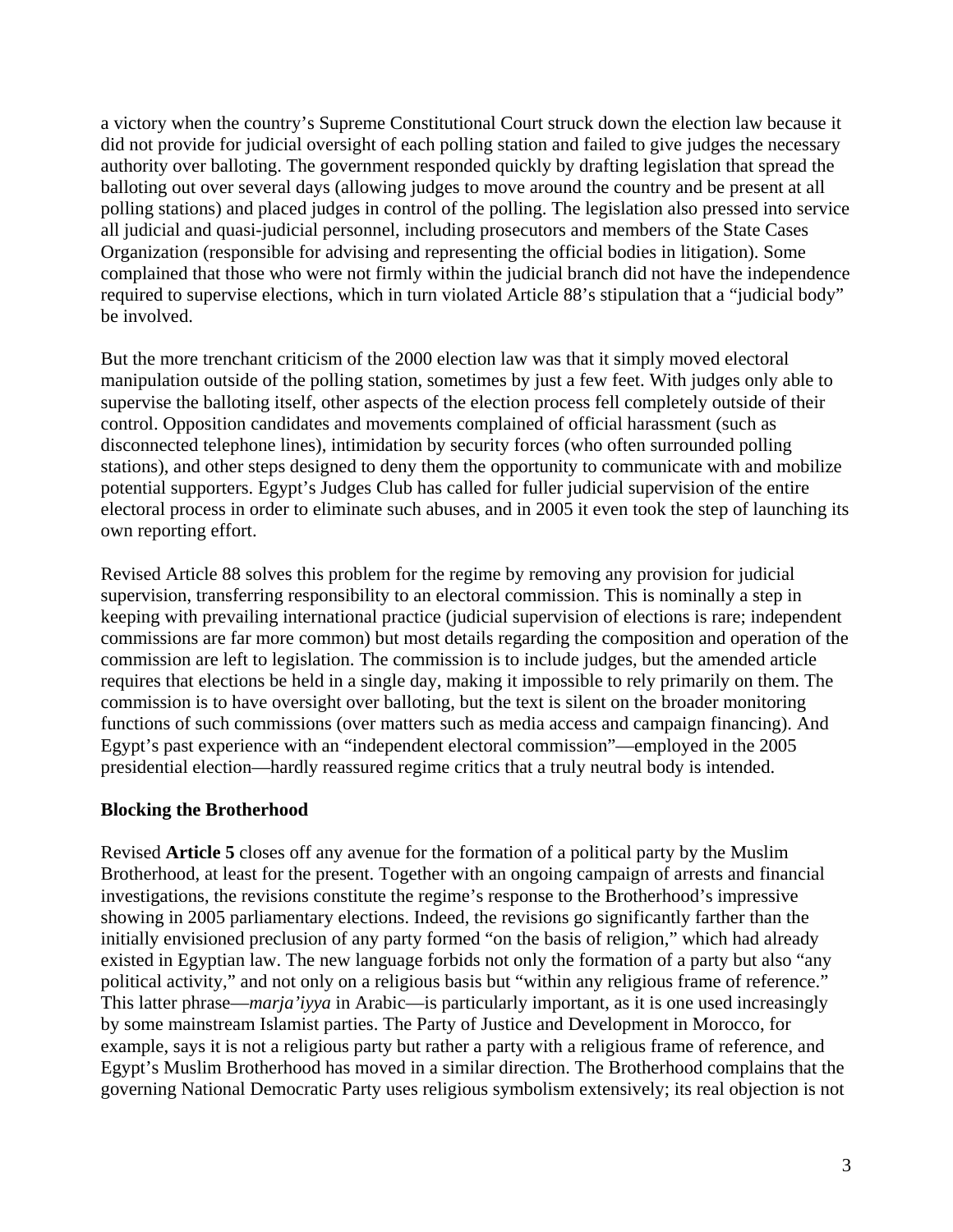to the role of religion in politics but only to the existence of a strong opposition movement. This revision makes clear that the Egyptian regime is not ready for the legitimate enfranchisement of Islamists within the political system.

The Egyptian regime probably will not prevent all political activity by the Muslim Brotherhood, but it seems determined to limit that activity to narrow channels. Muslim Brothers have been running as independents since the 1990 change to an individual districts system for parliamentary elections, but a revision to **Article 62** paves the way for a change to a mixed system of party lists and individual districts. (Egypt had earlier used a party list system that the country's Supreme Constitutional Court had struck down as restricting the rights of those who do not belong to recognized parties; the amendment thus rolls back one of the critical elements of the Brotherhood's electoral breakthrough.) The number of individual districts most likely will be small, perhaps ten percent of the parliament, keeping opportunities for the Brotherhood to a minimum.

The Brotherhood was already effectively barred from seeking the presidency by **Article 76,** revised in 2005 and now once again, because only registered political parties may put candidates on the ballot. It is technically possible for an independent to get on the ballot, but the candidate would need a large number of endorsements from elected officials at various levels of government. The Brotherhood might some day be able to meet that requirements but not for the foreseeable future.

As amended in 2005, Article 76 set such a stringent standard for eligibility for presidential candidacy that the National Democratic Party would have been left without competitors in the next election. The new amendment to Article 76 will allow any registered party that holds at least one seat in either the People's Assembly or the Shura Council to nominate a candidate in any presidential election that takes place in the next decade. (Thereafter, a party would need to hold three percent of seats in each chamber, or the equivalent number of seats in one chamber.) A party may only nominate someone who has been a member of its senior leadership for at least a year—a provision intended to prevent a party from suddenly nominating a Muslim Brother or some other popular figure to run as its candidate in a presidential election.

## **Making Parliament More Relevant—but also More Vulnerable**

The amendments increase parliamentary powers in some ways, but at the same time make it much easier for the president to dissolve parliament. Revised **Article 115** stipulates that the government budget must be presented to parliament at least three months before the end of the fiscal year (instead of at the eleventh hour, as has been the practice in Egypt) and that the parliament will vote on the budget article by article. **Article 127** gives the parliament the right to give or withdraw confidence from the prime minister (appointed by the president) without having to submit the decision to public referendum. The fly in the ointment, however, is that revised **Article 136**  similarly gives the president the right to dissolve parliament ("in the case of necessity") without a public referendum, a right he did not have before. It now becomes possible that, should politics become increasingly contentious, Egypt will follow the precedent established in several other Arab countries, where parliaments have been dissolved frequently and left that way for months or even years.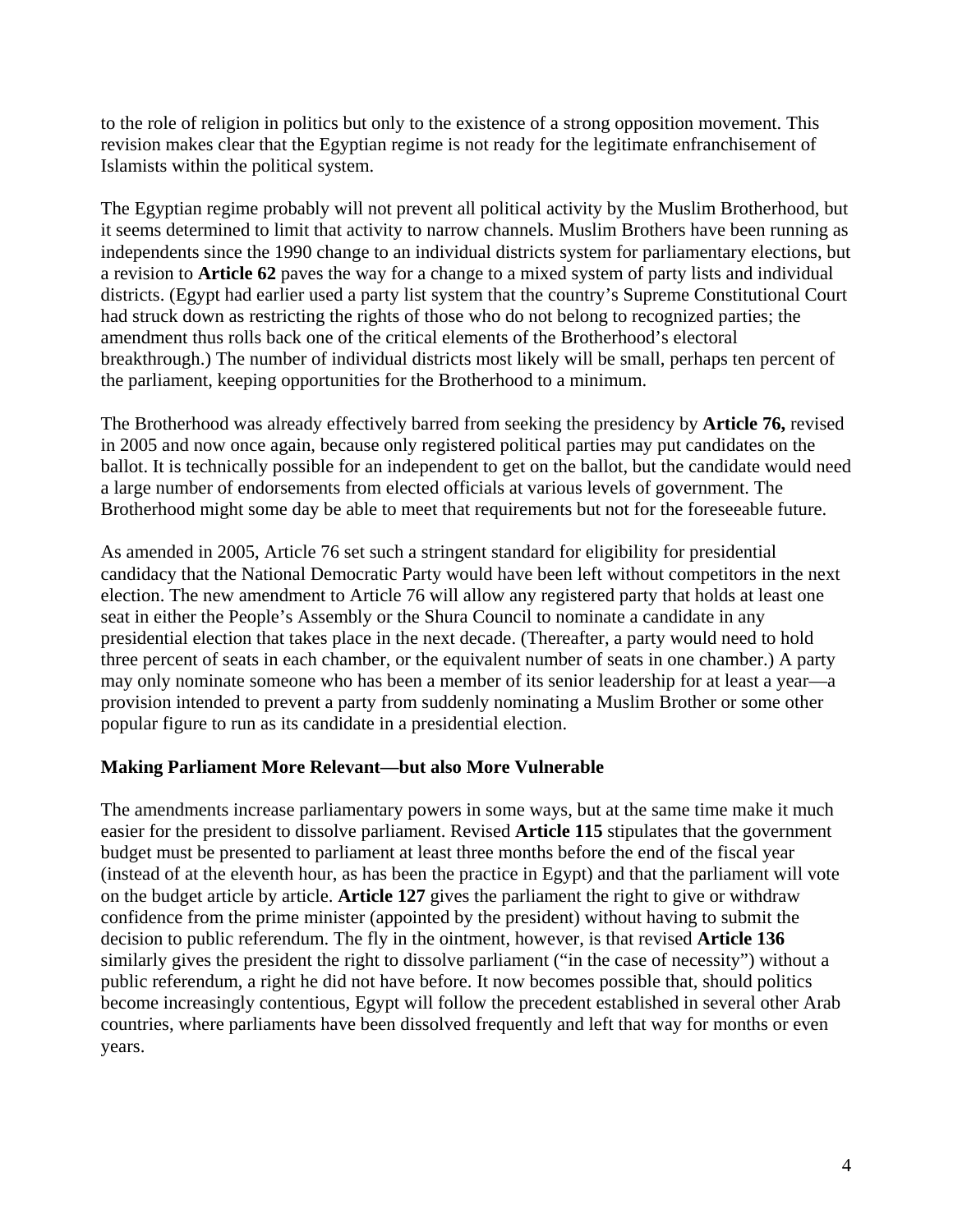# **Conclusion**

Advocates of constitutional reform in Egypt have criticized Egypt's 1971 Constitution for concentrating excessive authority in the hands of the president, erecting weak (or easily circumvented) protections for human rights, and robbing the democratic elements of the political system of any meaning. They have pressed for transferring authority to parliament, entrenching judicial independence, strengthening rights provisions, and building firmer guarantees that democratic practices will be followed.

From the time President Mubarak assumed office in 1981 until 2005, constitutional reformers have been rebuffed—as opposed to Mubarak's predecessors, who tailored constitutional documents to their changing wills, Egypt's current president claimed to offer stability. In 2005, however, the constitution was suddenly amended to allow for multi-candidate presidential elections (a longstanding opposition demand) but in a highly restrictive manner.

The 2006 package of reforms takes a more extensive step in that direction: it offers some of the form of liberalizing reform but virtually none of the substance. Indeed, in some areas it promises more restrictive provisions than those that existed previously. The next step in the process will be the introduction of new laws, notably an anti terrorism law and a law changing the system of parliamentary elections, probably in late 2007 or early 2008.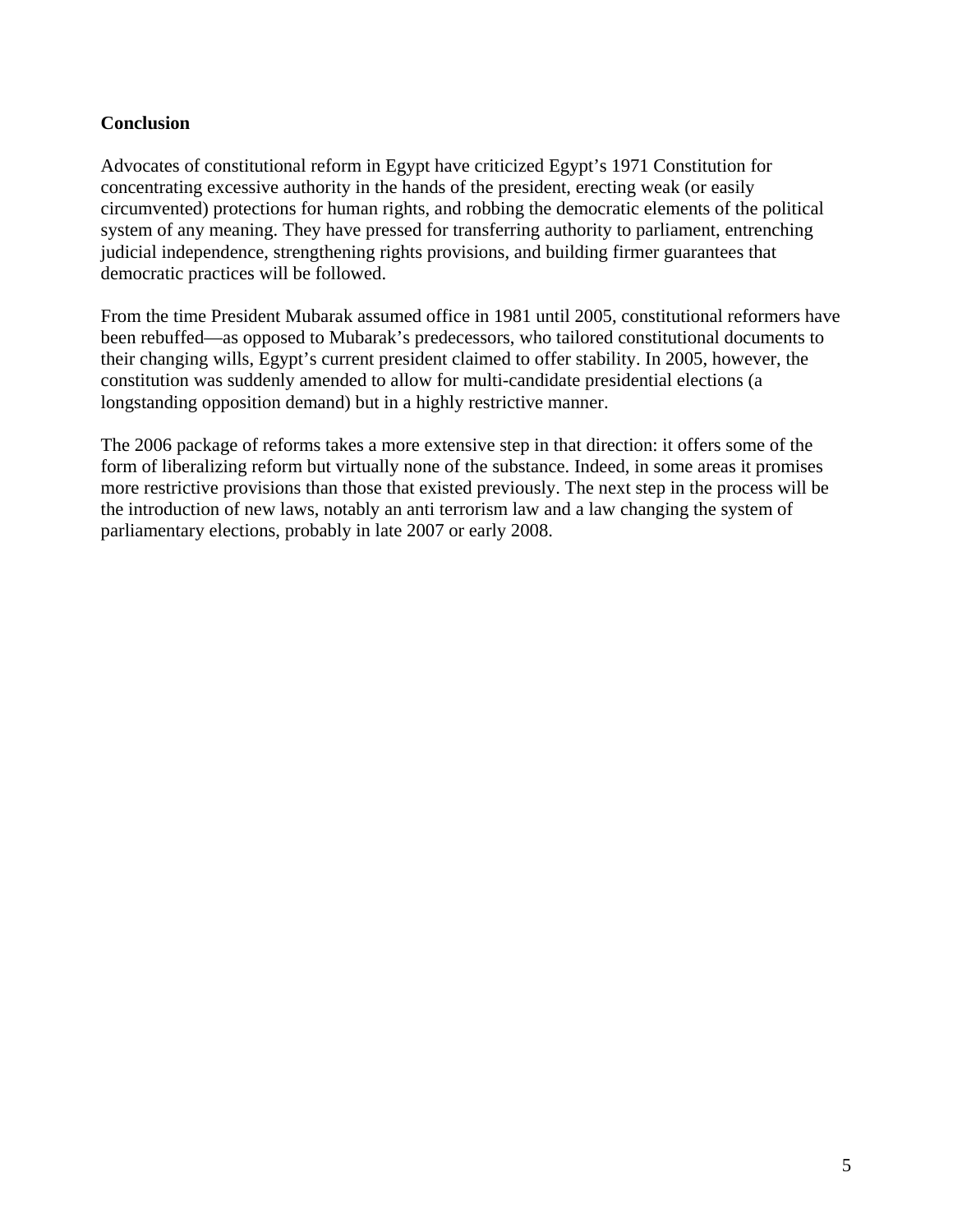#### **Political Motivations and Implications**

#### Amr Hamzawy

On March 19, the ruling National Democratic Party's parliamentary majority approved amendments to 34 constitutional articles whose largely authoritarian content is discouraging for the hopes of meaningful political reforms in Egypt. The amendments will be put to a national referendum on March 26. The People's Assembly approved the amendments following brief discussions and voting that was interrupted by representatives of opposition parties and the Muslim Brotherhood. Most of the proposed amendments deal with political rights, the electoral system, the president's mandate, rules governing presidential elections, succession, parliamentary powers, and combating terrorism. A few articles (4, 12, 24, 30, 33, and 56) were amended to reflect the changed economic and social situation in Egypt since the 1970s. References to socialism, the alliance of the working forces, and the leading role of the public sector in development, all of which were inherited from the Nasserite era of the 1950s and 1960s, have been eliminated. With the exception of these few articles, the passage of these amendments opens the door for greater polarization between the regime and the Islamist opposition.

The Egyptian regime has several key motives for introducing the amendments. First, it is intent on politically restraining the Muslim Brotherhood, whose unexpected gains (20 percent of the seats in the People's Assembly) in the 2005 parliamentary elections set off alarm bells. Second, Mubarak's regime is trying to thwart the opposition's efforts to form a united front that includes Islamists and liberals. This divisive strategy dates to 2005, when the regime began to offer incentives to registered liberal and leftist political parties at the expense of the banned Muslim Brotherhood. Third, the regime attempted to create a new set of constitutional tools to further entrench its hold on political life. Fourth, the regime needed to show—albeit cosmetically—that it was responsive to the demands of the domestic opposition and to maintain a minimum degree of international legitimacy. Perhaps the only democratic outcome of the amendments is the relative increase in parliamentary independence and in the powers of the cabinet. The dominant presidency, however, remains intact. Legal opposition parties responded in the manner envisioned by the regime: they did not object to the measures aimed at restraining the Brotherhood. For its part, the Brotherhood perceived the amendments primarily as an attempt to marginalize it politically and thus opposed most of them.

#### **The Regime's Undemocratic Agenda**

The proposed constitutional amendments add a third clause to article 5, which stipulates that the Egyptian political system is based on party pluralism. The clause prohibits the pursuit of "any political activity or the establishment of any political parties within any religious frame of reference (*marja'iyya*) or on any religious basis or on the basis of gender or origin." This clause prevents the Muslim Brotherhood or any other political group that derives its programs from a religious orientation from establishing a legally recognized party. More dangerously, the vagueness of the clause gives the regime the constitutional right to accuse any civil religious institution or civil organization of involvement in a religiously inspired political activity. Although the vague language may be used to target many potential groups, such as the Wasat Party initiative that is inspired by an Islamic frame of reference, it is clearly targeted at the Muslim Brotherhood.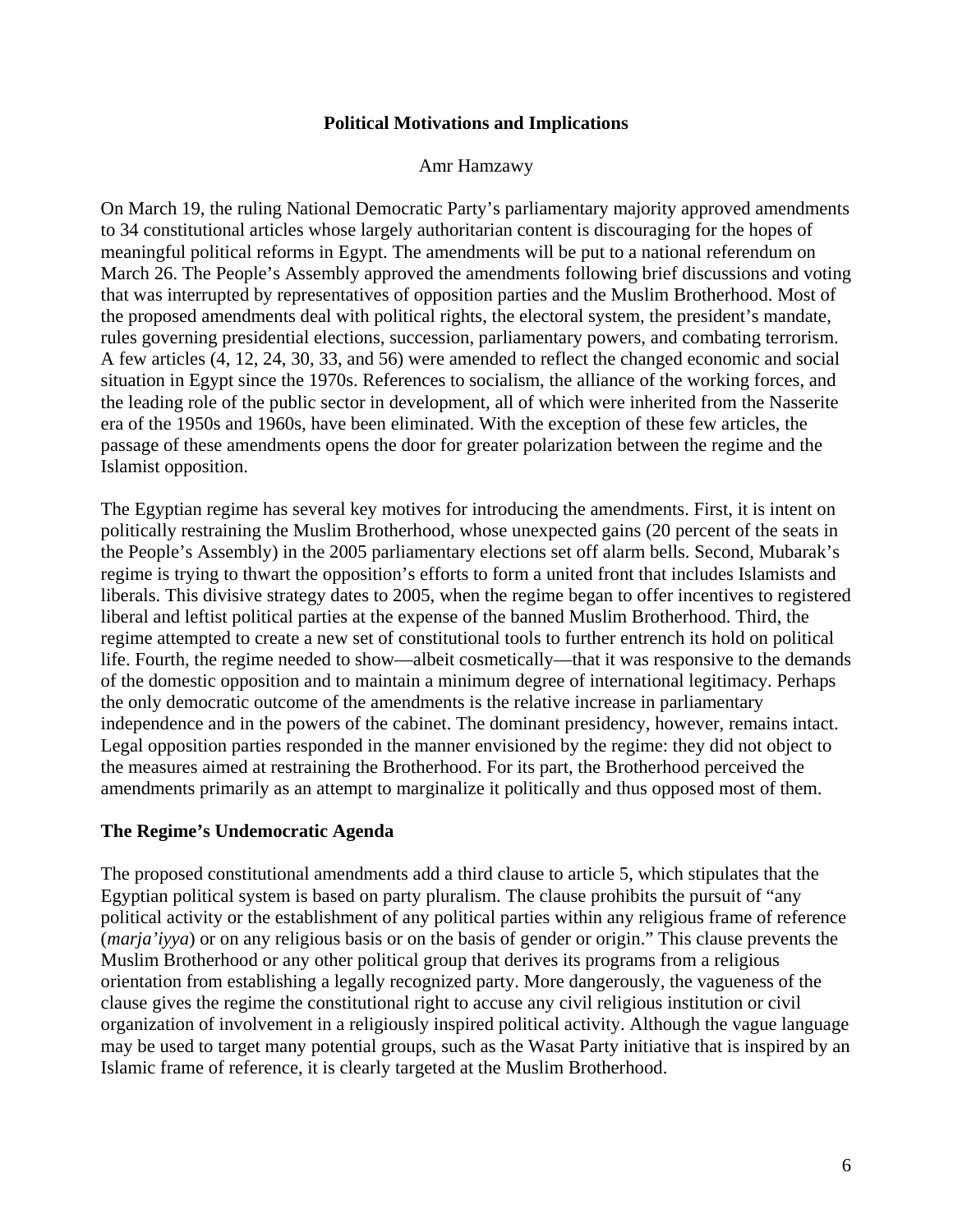The amendment to article 62 further restricts the Brotherhood's scope of political participation by marginalizing independent candidates. The amendment allows for a change in the electoral system from a candidate-centered system to a mixed one that depends mostly on party lists, leaving only a small unspecified margin for independent seats. As a banned organization that is not allowed to form a political party, the Muslim Brotherhood has depended on the candidate-centered system for fielding candidates in parliamentary elections over the years. Decreasing the number of seats contested through this system would greatly minimize the Brotherhood's electoral chances. At best, it would allow it to keep its current parliamentary representation. It also places the burden on the movement to look for partners among legal opposition parties as it did in the 1980s, a move that would limit the movement's independence.

The amended article 62 also serves the regime's purpose of widening the gap between the Brotherhood and legal opposition parties. The liberal Wafd and Ghad, the leftist Tagammu and Arab Nasserite—Egypt's most significant legal opposition parties—could not secure more than a combined 5 percent of the seats in the People's Assembly in the 2005 race. Confronted with the Muslim Brotherhood's ideological strength and superior organization, legal opposition parties have a vested interest in allying themselves with the regime to marginalize the Brotherhood and expand their own legal space as opposition parties. Despite the regime's effort to market the amendment to article 62 as a democratic step aimed at empowering political parties and raising voter turnout, this claim has limited credibility in a context where authoritarian regulations prevent the establishment of new parties and hinder the activities of existing secular and leftist activists. The fact that less than 5 percent of Egyptian citizens are organized in political parties and that most of the registered voters vote for independents in elections raises doubts about the potential for widening popular participation under a party list electoral system. The only positive aspect in article 62 is the stipulation regarding the quotas for women in both chambers of parliament.

The regime's third goal of creating a new set of tools to control the electoral process is realized through the amendment to article 88. The proposed amendment replaces the stipulation regarding judicial oversight of the elections with a stipulation that a supreme supervisory committee be established—a committee whose membership includes but is not limited to current and former members of judicial bodies—to manage oversight of the elections. The judiciary has supervised elections in Egypt since a Supreme Constitutional Court ruling in 2000 that was based on the former wording of article 88, which stipulated direct judicial oversight of the elections (the ruling stated that "The Law shall determine the conditions which members of the Assembly must fulfill as well as the rules of election and referendum, while the ballot shall be conducted under the supervision of the members of a judiciary organ."). Although repression and fraud persisted, judicial oversight of the elections resulted in a relatively more transparent electoral process, especially during the 2005 parliamentary elections. While the new article 88 leaves the selection process to law, it is expected that the supreme committee will be subject to the regime and the president. Notwithstanding their disagreements on the amendments to articles 5 and 62, the Brotherhood and legal opposition parties are unanimous in their opposition to the overhaul of judicial oversight of elections. The overhaul also enjoys no popular support. The public has grown increasingly convinced that the regime is intent on rigging the elections and that only judges can uncover such practices and prevent their spread.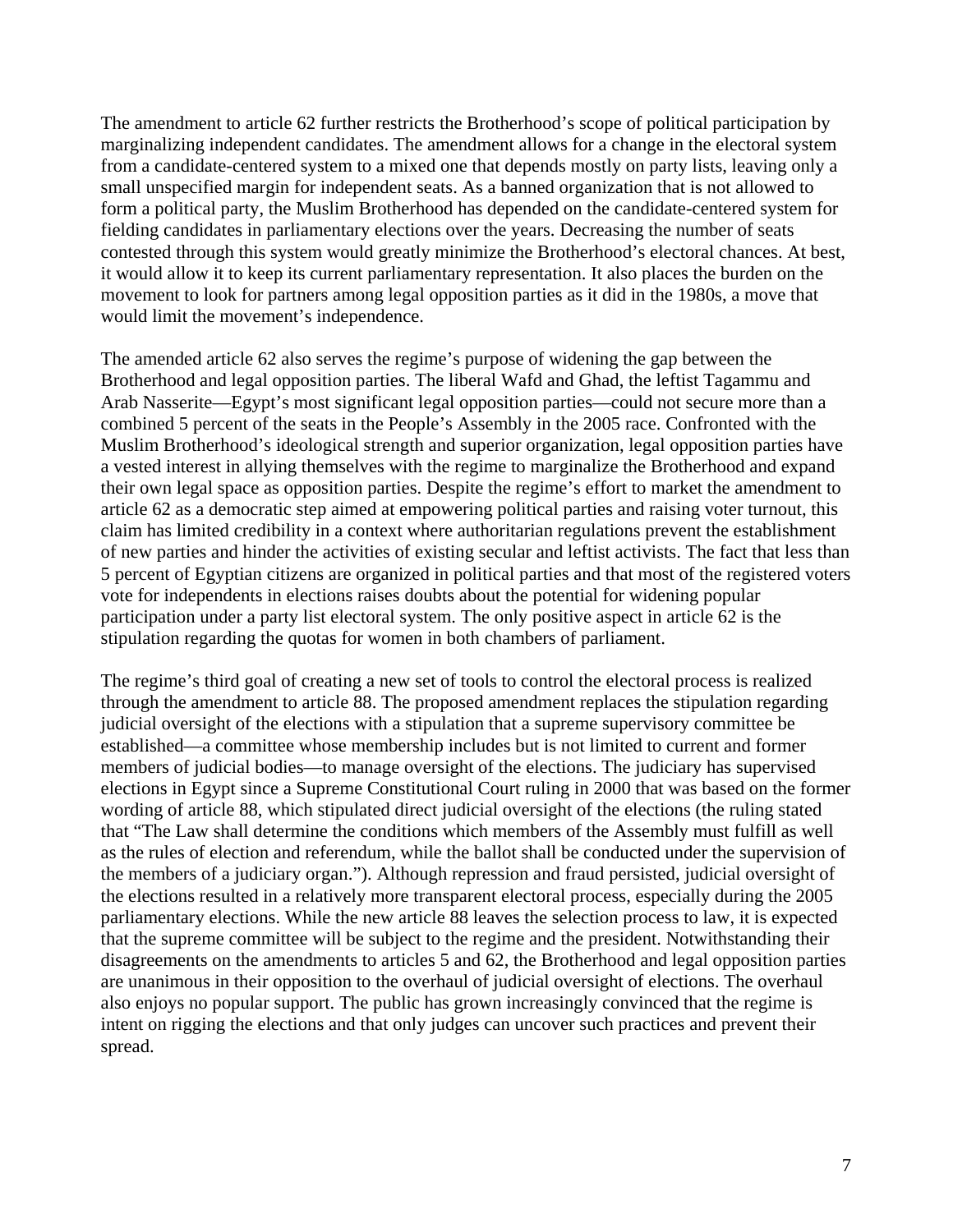The fourth motive has to do with the regime's attempt to uphold its reform friendly image, and to appear responsive to the demands of the domestic opposition and international criticism regarding restrictions on political competition. The new amendment of article 76 is a case in point. Article 76, which regulates candidacy for the presidency, was already amended in May 2005 to allow for the first multi candidate presidential elections. The 2005 amendment stipulated that a political party that holds at least 5 percent of the total number of seats in both chambers of parliament may nominate a candidate to the presidency form its senior leadership. The amendment proposed in 2007 lowers the threshold to three percent and makes the exception for any party holding at least one seat in any of the chambers to nominate a candidate to the presidency from its senior leadership in elections that take place in the next ten years. Undoubtedly, the revised amendment increases the chances of opposition parties to participate in the next presidential elections since none currently meet the former five percent threshold. However, it leaves intact the impossible conditions regarding the candidacy of independents to the presidency. These conditions entail gaining the support of 230 members of parliament and municipal councils, and are specifically designed to exclude the Muslim Brotherhood from the presidential race (The Brotherhood currently holds 88 seats in the People's Assembly and is entirely absent from the Consultative Council and municipal councils).

The "big disaster," as it is being referred to in Egypt, is the proposed amendment to article 179. The former article, stipulating the powers of the "Socialist Public Prosecutor," was replaced with an entirely new text allowing for the stipulation of an anti-terrorism law. This law would give the executive authority, specifically the president and the security forces, unprecedented powers that run counter to constitutional guarantees for personal freedoms and individual rights. The impetus for amending article 179 is the regime's intent on setting the stage constitutionally for the abrogation of the emergency law in effect in Egypt since 1981, while enshrining most of its prerogatives in the constitution. The proposed amendment to article 179 essentially gives the state the right to suspend articles 41, 44, and 45 of the constitution—which provide the clearest guarantee to human rights in the Egyptian constitution—under the banner of combating terrorism. The proposed amendment also gives the president the right to refer crimes of terrorism to exceptional courts in a manner that violates article 68 of the constitution, according to which every citizen has the right to resort to her "natural judge." Article 179 is yet another clear indication of the authoritarian spirit and content of the proposed constitutional amendments and marks a regression with regard to respect for human rights in Egypt.

The regime's attempt to expand legislative powers and the powers of the prime minister produced a fifth category of constitutional amendments with significant democratic content. This effort will remain largely symbolic, however, if it is not followed by additional amendments addressing the overall distribution of power in Egypt. On the one hand, the revised articles 115, 118, 127, and 133 give the People's Assembly the right to vote article by article on the state's general budget, and withdraw confidence from the cabinet, forcing the president to accept the cabinet's resignation if the Assembly insists on withdrawing confidence from the cabinet. At the same time, however, revised article 136 gives the president the right to dissolve parliament without a referendum, a requirement stipulated by the former article. On the other hand, amendments to articles 82, 84, 85, 138, and 141 introduce real changes to the role of the prime minister in the political system. These articles give the prime minister the powers of the vice president if there is none (President Mubarak has not appointed a vice president since his accession of the presidency in 1981). The most important of these powers are those related to succession in case the office of the presidency is not occupied and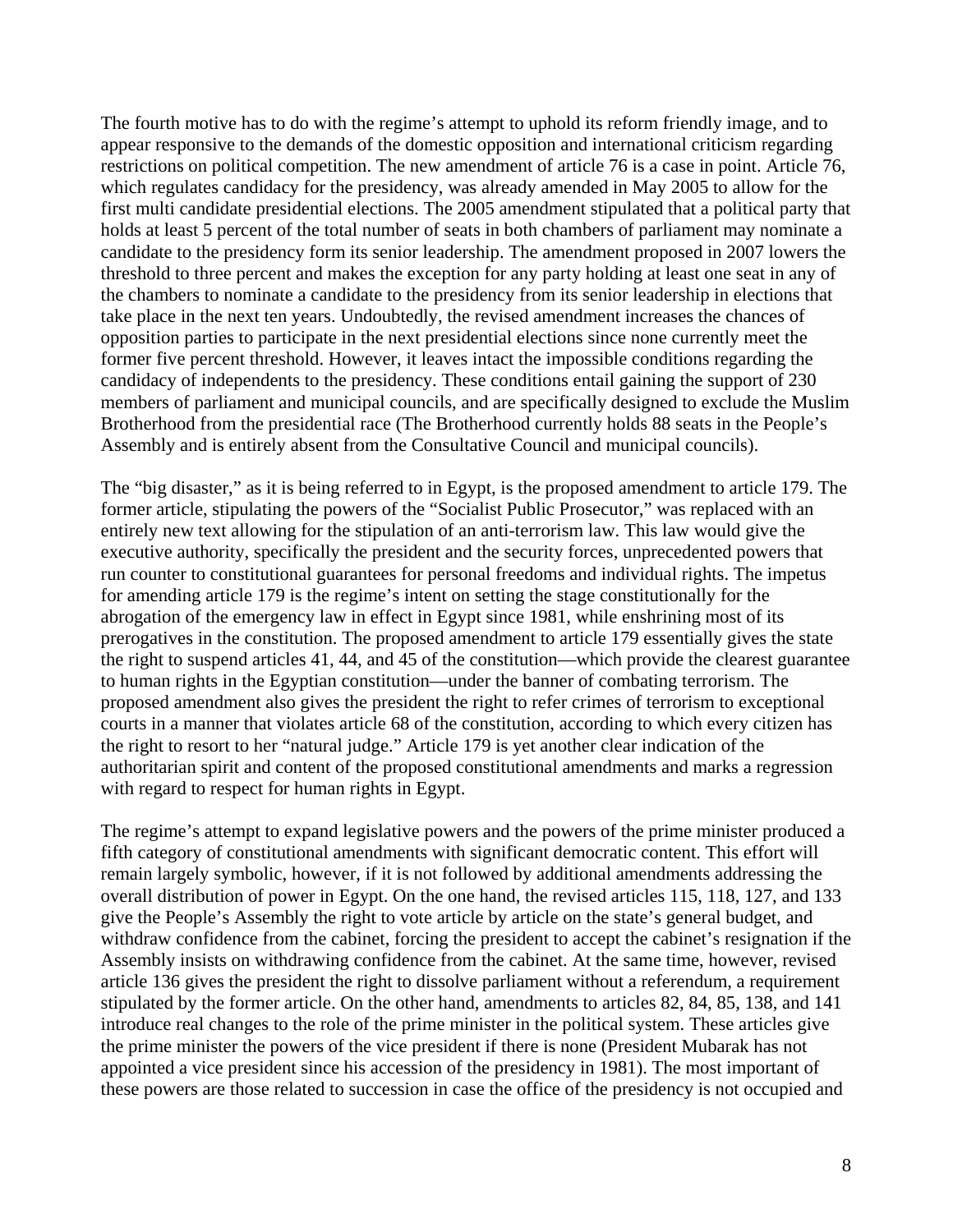in case the president cannot perform his duties. The amendments also stipulate that the prime minister must approve or be consulted with regard to the president's exercise of his vast executive and quasi-legislative authorities. The problem, however, is that the proposed amendments do not fundamentally alter the distribution of power between the president and the prime minister. The president continues to enjoy sole authority over the appointment and dismissal of the prime minister.

### **The Tamed Response of the Opposition**

The regime's monopoly over political life in Egypt and the comfortable majority of the ruling National Democratic Party in the People's Assembly allowed it to pass the amendments without any serious consideration of the demands of opposition parties or the Muslim Brotherhood. Frustration with the regime's exclusionary attitude led all opposition groups to boycott the parliamentary vote on the amendments. Some have called on voters to boycott the March 26 referendum. These formal positions belie a more complex reality.

Opposition parties and the Muslim Brotherhood agree only on their rejection of the amendments to articles 88 and 179. With the exception of these two articles, the regime succeeded in driving wedges between opposition forces by amending articles 5 and 62, which disadvantage the Brotherhood but boost legal opposition parties. Notwithstanding the opposition parties' decision to boycott the referendum, these parties are bound to accept the amendments as a *fait accompli,* given their stake in maintaining good relations with the regime. Conscious of their weaknesses and their inability to pose a challenge to the regime, opposition parties have come to rely on the regime to ensure their survival. Ultimately, they will learn to adapt to the overhaul of judicial oversight of elections and the new anti-terrorism article.

The Muslim Brotherhood, Mubarak's real foe and the clear target of the proposed amendments, is also restricted in its ability to respond—albeit for different reasons. Over the last few months, the Brotherhood has been facing a serious security crackdown targeting the high ranking leaders and financial heads of the organization. This has clearly crippled the organization's ability to mobilize and pressure the regime. The security crackdown was also coupled with a media campaign designed to raise doubts about the Brotherhood's goals, which has cost the movement some of its popular support. The Brotherhood is trapped. It faces constitutional amendments that severely hinder its chances for political participation and effectively foreclose the possibility of forming a political party with an Islamic frame of reference. Yet the movement is unlikely to step up its criticism of the regime, fearing that this might lead to even more government repression.

The results of the popular referendum are predictable, but their long term impacts are unclear. The regime is likely to pass its undemocratic amendments at almost no cost to its immediate stability, but some difficult questions will arise in the coming period. Will the regime be able to manage the political marginalization of the Brotherhood without driving some of its popular base toward radicalization? Will the Muslim Brotherhood accept and try to work within the new constitutional boundaries or will it explore other alternatives, especially if faced with more repression? How will civil society organizations and human rights activists deal with the regime's unprecedented reversal of constitutional safeguards for individual rights and freedoms? Regardless of how these questions will be settled, Egyptian citizens have become more alienated from political life and the current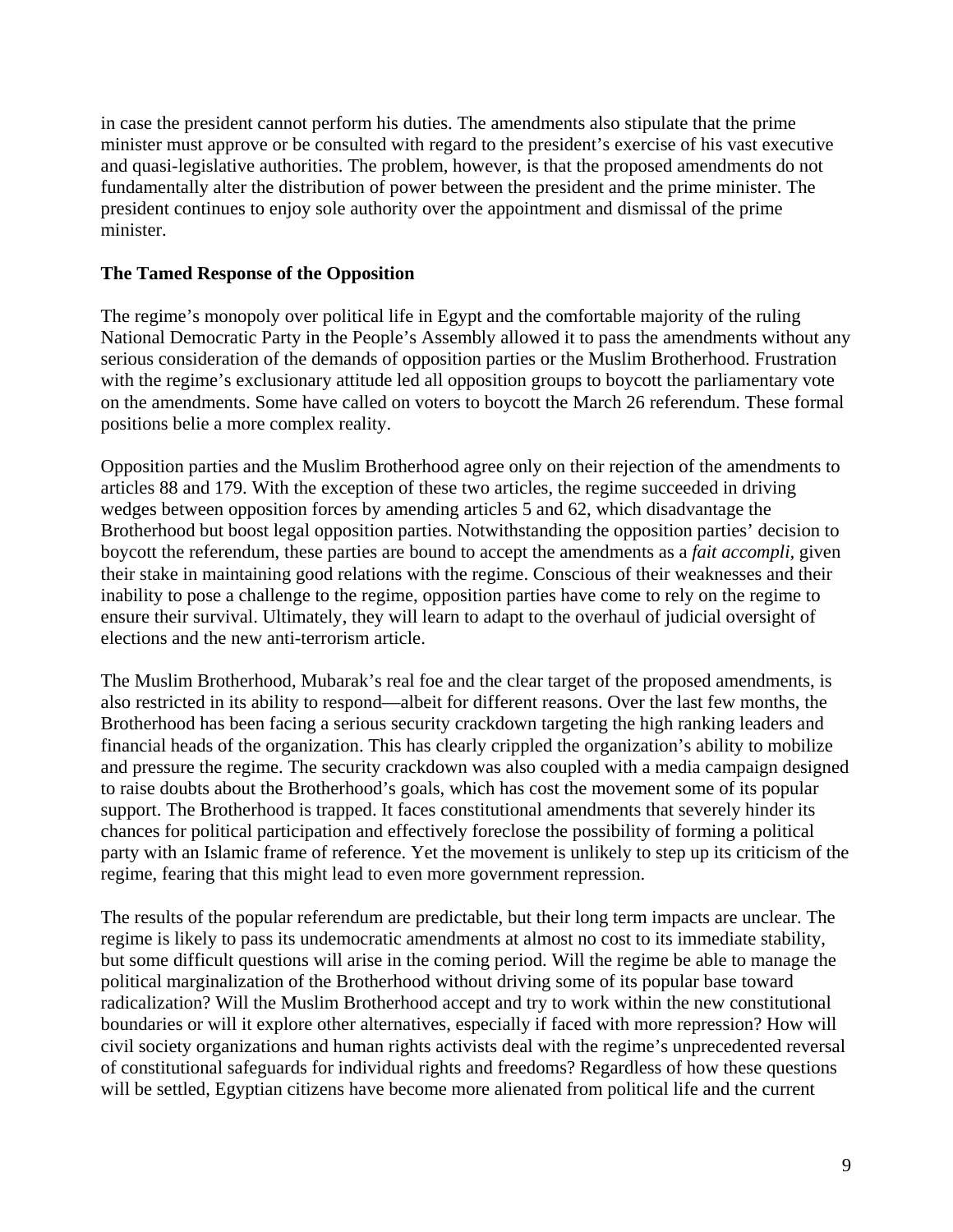polarization will only exacerbate the problem. It is ironic that individual rights and freedoms are being confiscated at the same moment that the regime is working to enshrine the concept of citizenship in article 1 of the constitution. The amended article 1 states that "The Arab Republic of Egypt is a state with a democratic system that is based on citizenship."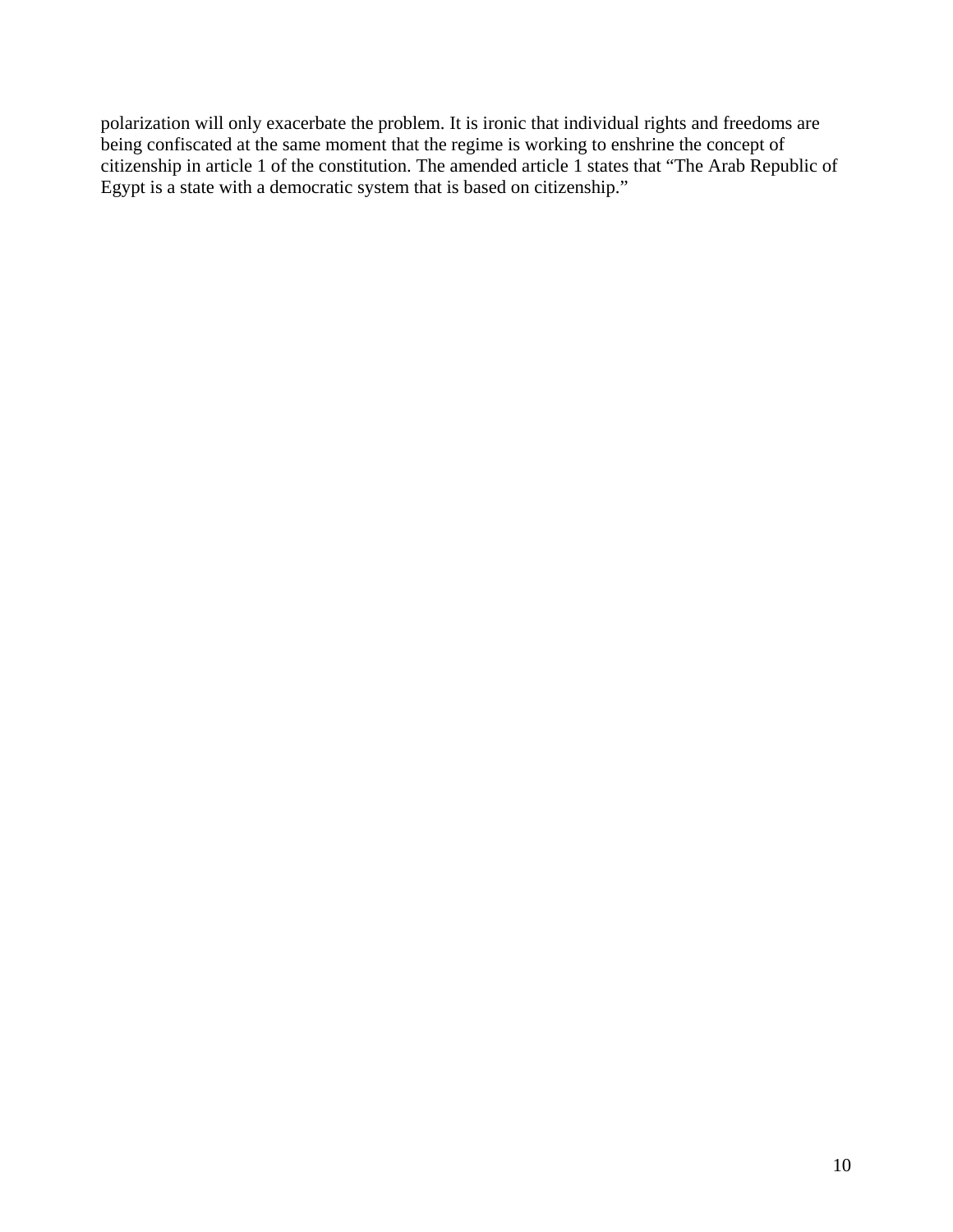## **Egyptian Constitutional Amendments Passed on March 19, 2007: Translated Excerpts**

Compiled and translated by Dina Bishara

# **Article 1**

The Arab Republic of Egypt is a state with a democratic system that is based on citizenship.

**Article 5** (a third additional clause):

Citizens have the right to form political parties in accordance with law. It is not permitted to pursue any political activity or establish any political parties within any religious frame of reference (*marja'iyya*) or on any religious basis or on the basis of gender or origin.

## **Article 62**

…The law may organize the right of political participation for the People's Assembly and Shura Council according to any electoral system that it specifies.

It is permitted for the law to adopt a system that combines the individual district and party list systems in any ratio that it specifies. The law may also specify a quota for the participation of women in both chambers.

**Article 76** (replacing last two paragraphs)

Each political party for which at least five consecutive years have passed since its establishment before the opening of candidacy, and which has been active the entire period, and whose members obtained in the last elections at least 3 percent of the seats in the People's Assembly and Shura Council, or an equivalent number of seats in one chamber, has the right to nominate for the presidency a candidate who has been a member of the party's senior leadership for at least one uninterrupted year.

An exception to the foregoing is that each of the indicated parties, if it holds at least a single elected seat in either of the chambers, may nominate a candidate who has been a member of the party's senior leadership for at least one uninterrupted year in presidential elections that take place in the ten years following May 1, 2007.

## **Article 82**

Should the President be unable to perform his duties due to any outstanding circumstances, his duties will be performed by the vice president, or (if there is none) the prime minister. The person performing these duties may not request constitutional amendments, dissolve parliament, or dismiss the cabinet.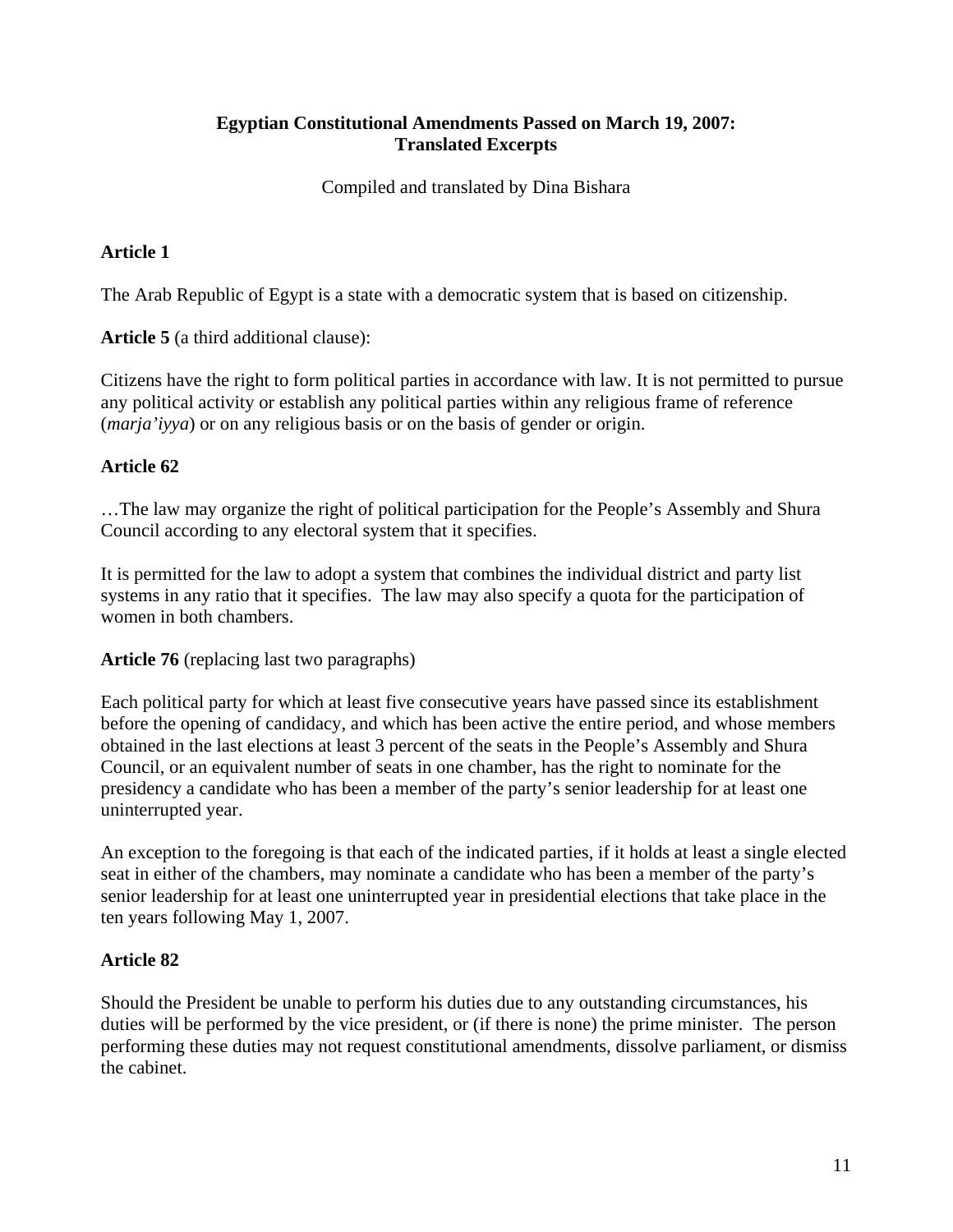## **Article 85**

The President must cease work immediately after a charge [treason or criminal offense] is issued against him, at which point the vice president or (if there is none) the prime minister assumes the presidency temporarily, in accordance with the restrictions stipulated in the second clause of article 82 until a decision is reached on the charge.

### **Article 88**

…Voting will take place on a single day and will be supervised by a supreme electoral commission that enjoys independence and neutrality, in a way to be specified by law. The law shall specify the committee's mandate, the manner of its formation, and the guarantees for its members, provided that current and former members of judicial bodies are among its members. The electoral commission will form the general committees that will monitor elections on the level of electoral districts and the committees that will oversee voting and counting procedures. General committees must be comprised of members of judicial bodies. Counting will take place under the supervision of the general committees, according to rules and procedures specified by law.

#### **Article 115**

The draft general budget must be submitted to the People's Assembly at least three months before the beginning of the fiscal year and is not considered to be in effect without the assembly's approval. Voting on the draft budget will be article by article. The People's Assembly may amend the expenses listed in the budget except those used to repay a specific obligation on the part of the state.

#### **Article 127**

The People's Assembly shall decide, based on the request of one tenth of its members, the responsibility of the prime minister. Its decision shall be by a majority of the Assembly members. This decision may not be made until after an interpellation has been directed at the government and at least three days have passed since the initial request.

#### **Article 136**

The president may not issue a decree dissolving the parliament except in case of necessity.

If parliament is dissolved over a certain matter, the new assembly may not be dissolved over the same matter.

The decree must include a call for new elections to be held not more than sixty days from the date of dissolution.